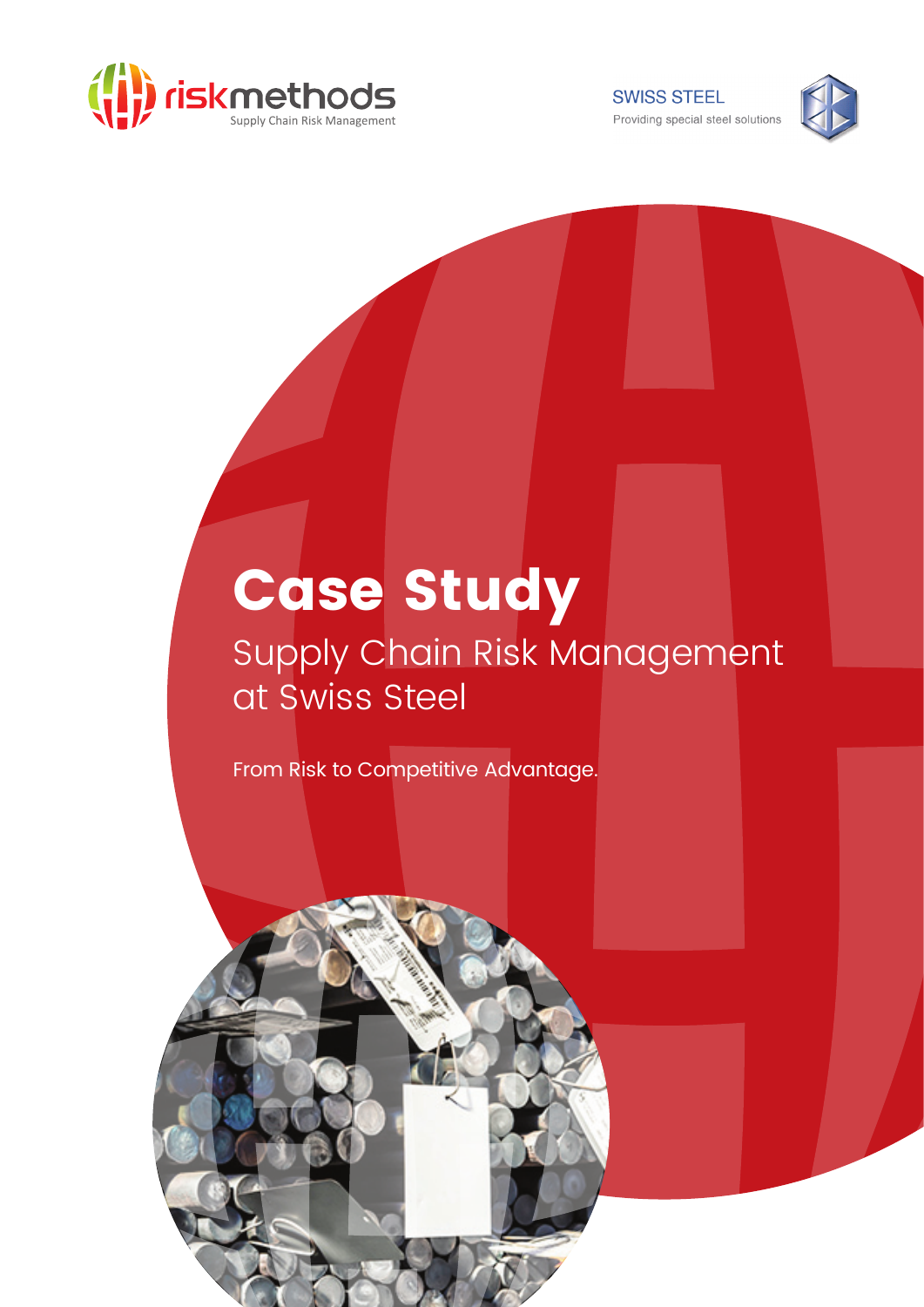Unavoidable risks are a constant threat in our supply chains. Purchasing agents and logistics personnel are responsible for protecting their company from damages. Swiss Steel is an example of why creditworthiness is not sufficient as a single risk indicator and how risks can be turned into a competitive advantage through proactive management.

Few topics have attracted more attention than "supply chain risk management" in recent years. Why is it then that even after the events of the last few years – such as the Tsunami in Japan, the Arab Spring in North Africa, worldwide strikes or intensified regulatory interventions like the Frank-Dodd Act – companies are frequently still focusing only on the creditworthiness of their direct suppliers? Creating transparency in the entire supply chain, monitoring risks related to suppliers and subcontractors, recognizing the risks associated with locations, taking into account critical logistics hubs or country risks? Not happening!

To ensure supply security for the company, Swiss Steel has been dealing with the topic of risk management for quite some time now. Swiss Steel also previously used financial information to help keep an eye on the financial stability of its suppliers, and country risk ratings to define a weighting for supplier sales and country ratings. But if you want to monitor your global activities as regards suppliers and production, you need to be aware

> **"As a result of progressive globalization and the associated increase in dynamics and complexity, it is becoming more and more difficult to ensure an overview of evolving or changing risks."**

> > Daniel Jung, Head of Strategic Procurement

of all the risks that threaten the supply chain. Another challenge was information procurement. Often, this meant cumbersome and time-intensive collection of information, and still, a full evaluation was lacking. "That resulted in an unsatisfactory feeling concerning supply security," comments Daniel Jung.

All-Inclusive Approach Today, Swiss Steel follows an approach of monitoring a comprehensive range of risks across the entire global supply chain. Since the end of 2014, Swiss Steel has been implementing an automated, multidimensional risk management solution in this regard ("Supply Risk Network" from riskmethods).

This solution covers the entire supply chain and performs "n-tier" modeling for all risk objects, which includes the entire supply chain with all suppliers, subcontractors, their locations and countries, as well as important logistics hubs.

The monitored risk universe comprises all types of risks, such as compliance, quality, price fluctuations (supplier risks), natural disasters, strikes (location risks) or political risks and sanctions (country risks). The "Supply Risk Network" generates this information via numerous linked databases, such as MunichRE NATHAN Risk Suite, World Bank, United Nations Data or CIA. In addition, the system searches more than 300,000 online sources and offers a degree of automation of almost 100 %, which virtually reduces manual maintenance to nil.